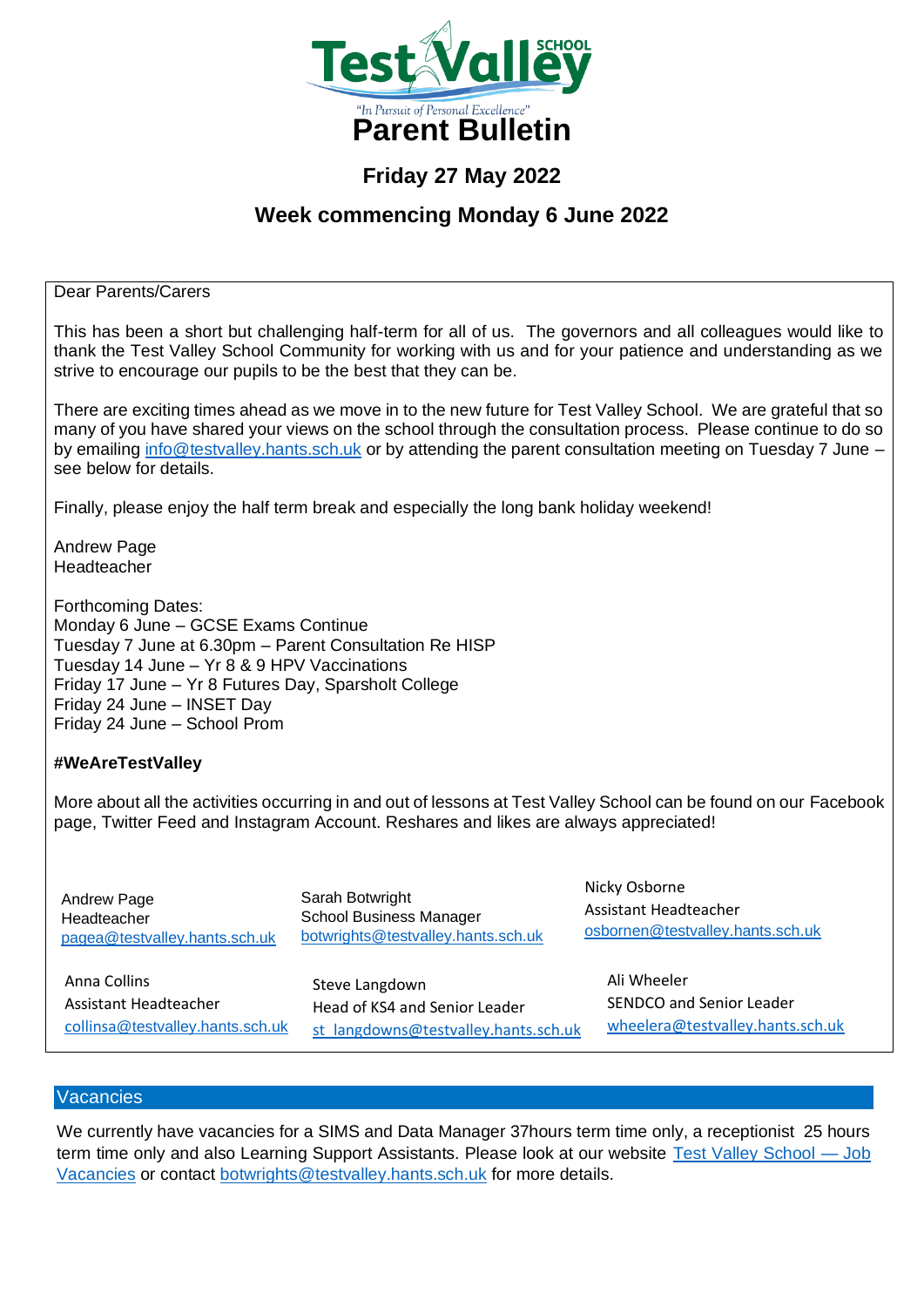Venue Hire

Do you require a room for a meeting or sports event? School facilities are available to hire outside of the school day. Please email [leisure@testvalley.hants.sch.uk](mailto:leisure@testvalley.hants.sch.uk) for all enquiries.

New Strategic Partnership for Test Valley School - Parent Consultation Meeting

We intend to hold the first of our open meetings for stakeholders to learn more about HISP, meet key leaders and discuss the things you would like to see from the partnership on **June 7th starting at 6.30pm** in the School Hall. This meeting is for parents, including parents joining us in September.

HPV E Consent Form Reminder - Year 8 & Year 9

Message from the School Age Immunisation Service:

We are due to attend your school to carry out the HPV immunisations for year 9 students on Tuesday 14 June. If you have completed a consent form for your child to have the HPV dose 1 in year 8 you **do not** need to complete a further one as this form is valid for both doses of the vaccine.

If your child has not yet received their HPV vaccination, we will also be able to administer first doses on this date with a valid on-line consent form.

If you are unsure if you have completed a consent form or need further advice, please contact the office at [northwesthantsimmunisationteam@southernhealth.nhs.uk](mailto:northwesthantsimmunisationteam@southernhealth.nhs.uk)

### School Buses

All pupils are required to carry their bus passes to travel on the school buses to meet insurance requirements.

After half term the bus companies are going to impose the ruling no bus pass, no travel. If the pupil travels on any bus (other than Andover 1 or Andover 2 (Pikes)) and the bus pass is lost then parents need to contact HCC to apply for a replacement.

Those pupils who travel on the Andover buses who need a replacement pass need to apply to School and pay for a new pass at a cost of £5.00. Payment is usually made via Scopay.

#### Activities Week – Water Sports Consent

All pupils who will be attending the Water and land trips at the end of term have today been emailed with consent forms. Please can parents complete the consent form and return it to school by **Friday 10 June.** Thank you

### Year 5 Taster Days

We are excited to be able to offer two, year 5 taster days this year on Wednesday 6<sup>th</sup> July and Thursday 7<sup>th</sup> July. 9.15am - 2.30pm. Please go to our website for further details. [Test Valley School](https://www.testvalley.hants.sch.uk/)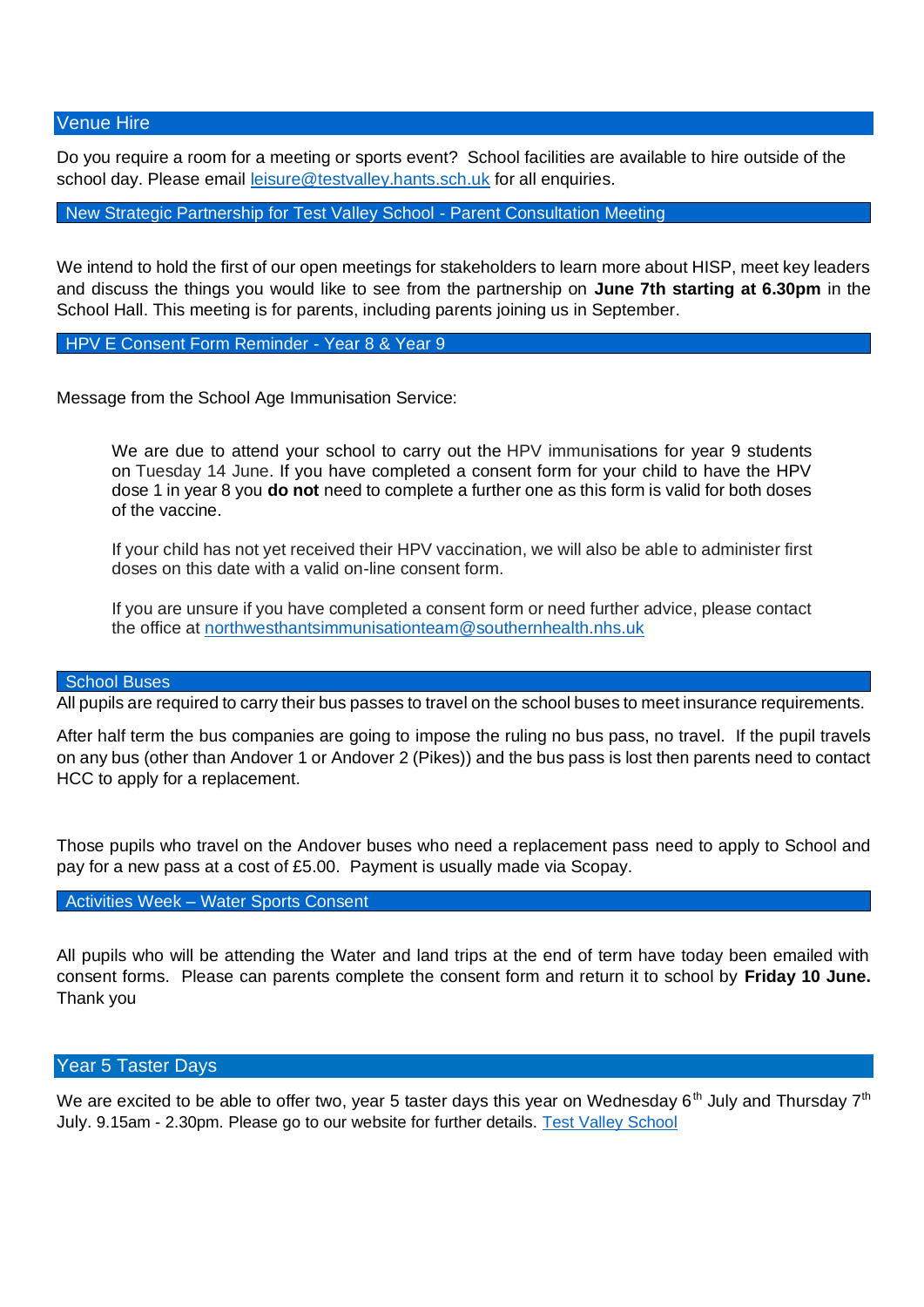



# *STEM in the News*<br>Future foods: What you could be eating by 2050



[Future foods: What you could be eating by 2050 -](https://www.bbc.co.uk/news/science-environment-61505548) [BBC News](https://www.bbc.co.uk/news/science-environment-61505548)

What do YOU think?

*STEM Pupil of the week: Henry A* 

*Year 10*

*STEM Subject: Maths Date: 23 May 2022*

Drama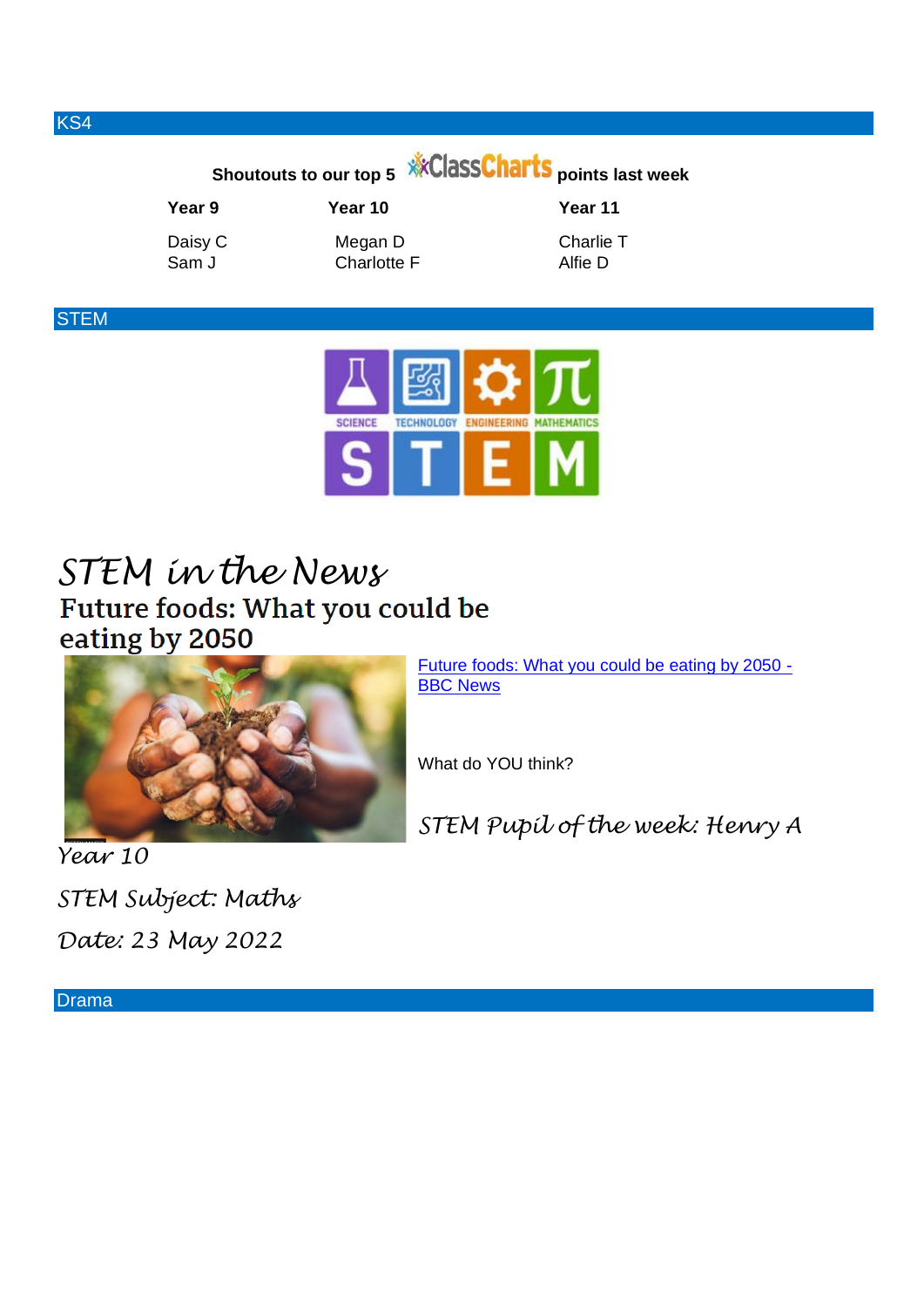

### **Library**

### **Year 10 Teen Book Reviewers**

If you have a Year 10 pupil, please let them know that the library is looking for teen book reviewers!

We are looking for pupils in Year 10 who would like to read new teen books and help review them for their peers. New books would be sent from Hampshire School Library Service, for these pupils to read and fill in a short online review, which would then be used to inform book recommendations for this age group. Our current year 11 pupils have really enjoyed reading and reviewing these new books, and it is a great way to relax and destress from their studies.

If your child/ren are interested, then please ask them to email [lowins@testvalley.hants.sch.uk.](mailto:lowins@testvalley.hants.sch.uk)

### Health & Wellbeing

Dear Parents, please see information below regarding another support group out there in Hampshire, this time supporting parents with children diagnosed with ADHD, AUTISM, SEN.

## *<http://www.braain.co.uk/>*